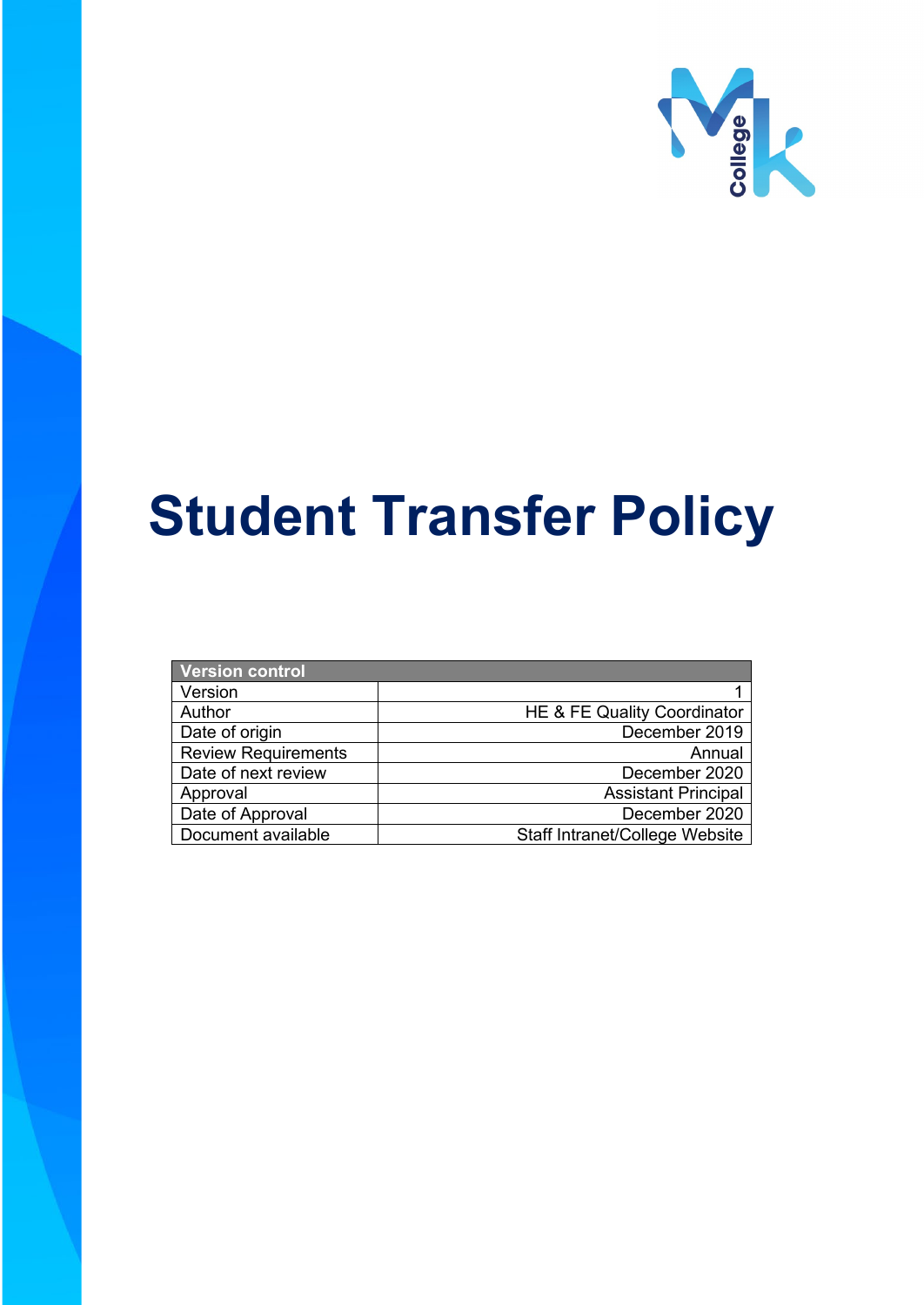## **1. Introduction**

The purpose of this policy is to detail how Milton Keynes College approach each of the following potential student transfer scenarios:

- Transfer from Milton Keynes College to another Higher Education provider.
- Transfer into Milton Keynes College from another provider.
- Transfers between programmes within Milton Keynes College.

Milton Keynes College is committed to supporting students through their programmes of study and enabling them to change their chosen programmes in certain circumstances.

This policy is designed to simplify transfers between providers of Higher Education to ensure successful continuation of study. This policy refers to the Office for Students regulatory framework and relevant supplementary guidance.

This policy covers HNC/HND prescribed HE courses validated by Pearson. Students enrolled on University of Bedfordshire or University of Northampton Foundation degree programmes, under validation or franchise agreements, will need to refer to the relevant Student Transfer policies for these organisations. This policy does not include information on fee liability for any of our HE courses, please refer to the College's fees policy for this information.

## **2. Student Transfer Procedures**

#### **a) Where a student chooses to transfer to a programme as an alternative provider.**

The student will need to notify the HE Course Team Leader for their programme of their intention to withdraw. The student who wishes to transfer should do this in writing stating their decision to withdraw. Milton Keynes College will facilitate the transfer to the new Higher Education Provider by taking the flowing steps:

- The relevant HE Course Team Leader will liaise with the HE & FE Quality Coordinator to process and coordinate the transfer.
- The HE & FE Quality Coordinator will work with the MIS team to ensure that details about student attainment to date is made available as soon as possible (where applicable Pearson will be contacted to confirm this).
- The MIS team will confirm with the Student Loans Company any outstanding fees and submit a Transfer Change of Circumstances (CoC) through the SLC portal.
- The HE & FE Quality Coordinator will liaise with the student, new Higher Education provider and the MIS team as appropriate.
	- **b) Where a student chooses to transfer into a programme at Milton Keynes College from another provider.**

*The term 'student' is used throughout the document to describe all learners, both full and part-time in all settings..*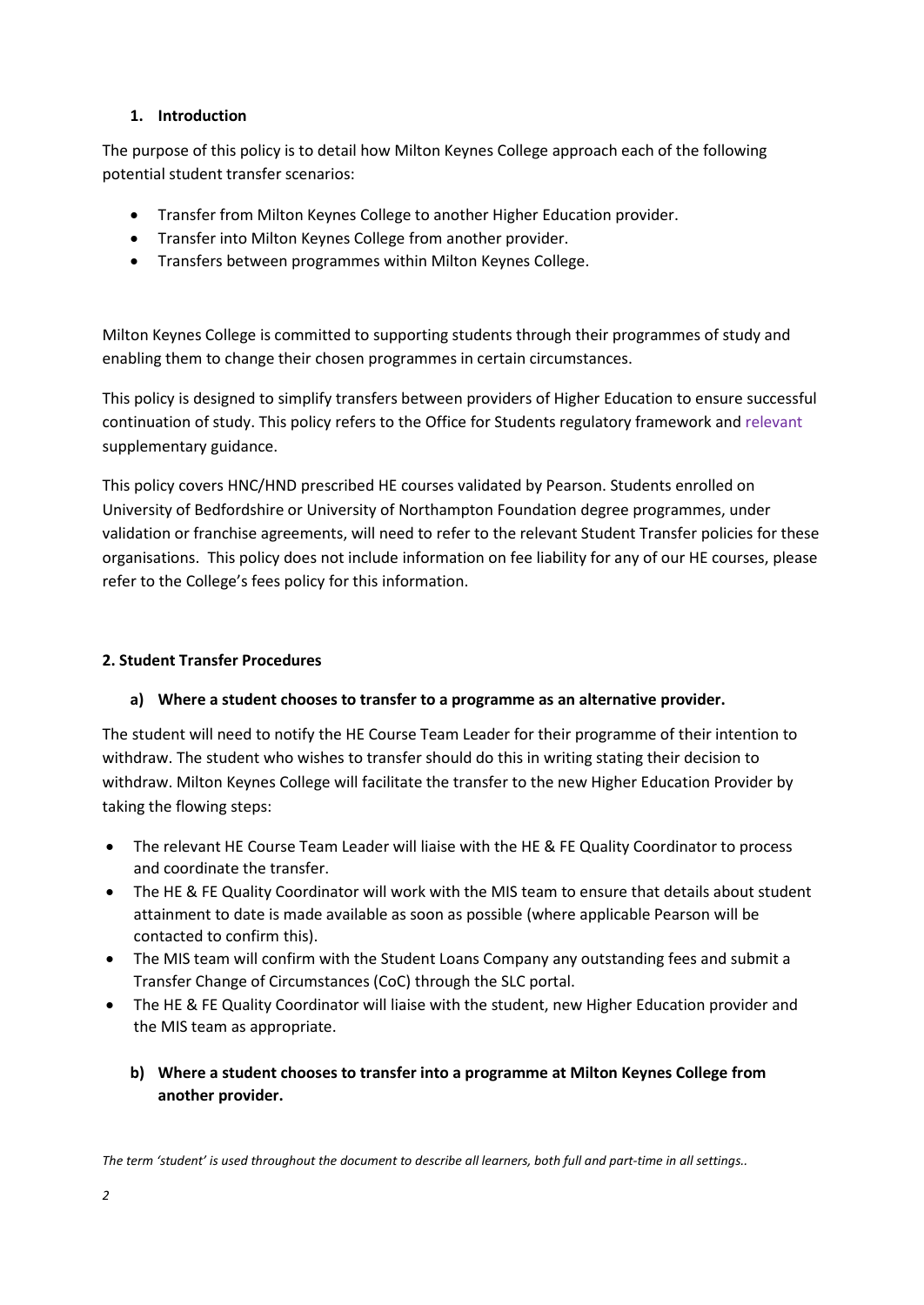Where another provider has triggered their Student Protection Plan and where a student has chosen to transfer, Milton Keynes College will:

- Provide admission transfer to the student for the same or a similar programme of study. To begin the process of transfer mid-study the applicant would need to complete the online application form.
- Instruct the applicant to apply via UCAS or the College website if they have completed the academic year at their current provider.
- The MIS team will Confirm with the Student Loans Company any outstanding fees and submit a Transfer Change of Circumstances (CoC) through the SLC portal.
- Take into account any credits achieved as appropriate. This would be facilitated via the College's Recognition of Prior Learning Policy.
- Request a transcript from the student's previous provider and a reference for the student wishing to transfer. This can be sent to the following email address - [admissions@mkcollege.ac.uk](mailto:admissions@mkcollege.ac.uk)
- Follow the admissions Admissions Policy for Higher Education Students when making the decision to accept a transfer student.
- Ensure that the HE & FE Quality Coordinator manages the transfer and liaises with the student, previous provider and the MIS team as appropriate.

# **c) Transfers between programmes within the College.**

A student who wishes to transfer onto another Higher Education programme at Milton Keynes College should do state this in writing explaining their decision to transfer to their HE Course Team Leader. Where the student has elected transfer between programmes within the college, we would consider the following:

- The transfer of the student is to a similar course and is appropriate. This would be facilitated through the colleges Recognition of Prior Learning Policy. If it is decided that the transfer is appropriate, the HE & FE Quality Coordinator will manage the transfer.
- When the transfer is agreed, the College will take into consideration any completed credits and follow the Recognition of Prior Learning Policy to ensure that these are correctly transferred to a new programme of study. The HE & FE Quality Coordinator will manage this process.

#### **Student Protection Plan**

In the unusual event where the College's Student Protection Plan has been triggered, Milton Keynes College will firstly aim to complete the teaching of the current students on the programme of study which is at risk. Milton Keynes College will offer alternative courses where available. Where this is not possible, Milton Keynes College will seek an alternative provider as a last resort and will continue to support learners as they transfer to an alternative higher education provider.

#### **Information and Advice**

All decisions made will be in line with our Admissions Policy for Higher Education Students. Students can seek further information on this by referring the relevant policies available on the MK College website or can contact the HE & FE Quality Coordinator for discussions and referral to appropriate services.

*The term 'student' is used throughout the document to describe all learners, both full and part-time in all settings..*